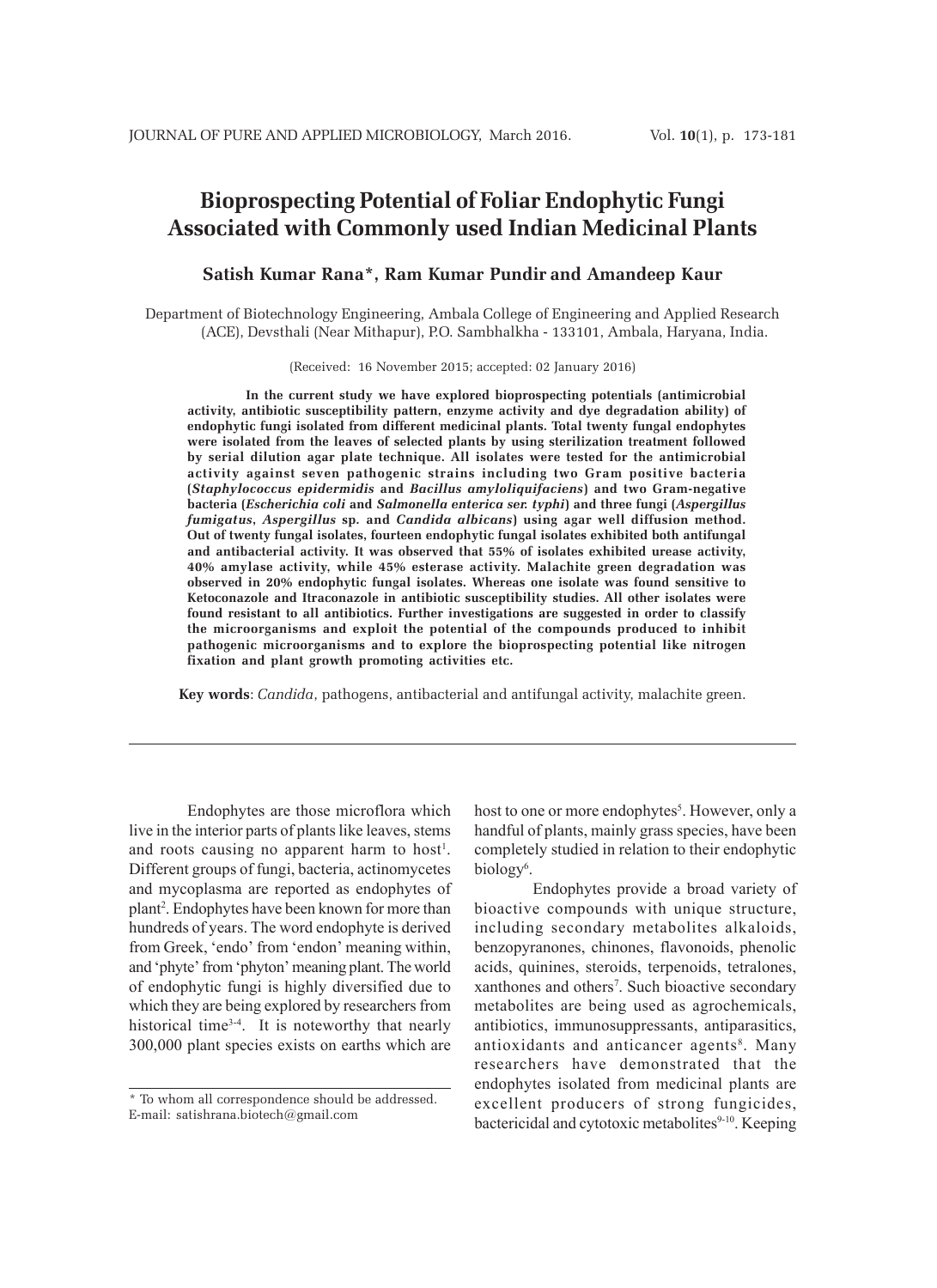in view the above facts, the current study was designed to explore bioprospecting potential of endophytic fungi isolated from indigenous plants of Ambala, Haryana (India).

# **MATERIALS AND METHODS**

#### **Sample collection**

For isolation of endophytic fungi, healthy and fresh leaves of 20 plants namely Tomato, Aloe vera, Chili, Radish, Cauliflower, Cabbage, Arjun, Pomegranate, Grass, Carrot, Coriander, Guava, Stevia, Mint, Garlic, Peas, Giloy, Turmeric, Neem and Rose were collected from different areas of Ambala, Haryana. Each sample was tagged and placed in separate polythene bags and transported aseptically to the laboratory and processed within 24 hours of collection. Fresh plant materials were used for isolation to reduce the chance of  $contamination<sup>11</sup>$ .

#### **Sample Pre-treatment**

For the pre-treatment of leaf samples and isolation of endophytic fungi all leaf samples were excised and subjected to a surface sterilization procedure described by<sup>6,12</sup>. The procedure for sample pre-treatment is shown below in figure 1. **Isolation of endophytic fungi**

For the isolation of endophytic fungi, pretreated dried leaf sample were crushed with sterile distilled water using sterile mortar and pestle. About 1mL of crushed sample was serially diluted up to 10-5 dilutions. Potato dextrose agar medium supplemented with streptomycin to suppress bacterial growth was prepared and used for the isolation of endophytic fungi, about 0.1 ml of aliquot from  $10^{-2}$  to  $10^{-5}$  dilutions were taken and spreaded on potato dextrose agar medium using sterile cotton swab. All the plates were incubated in incubator for 3-4 days at 25°C. In case of undried samples, leaves were cut into small pieces by using sterile knife and placed on PDA plates supplemented with streptomycin and incubated in incubator for 3-4 days at  $25^{\circ}$  C for fungal growth. The plates were observed for appearance of colonies and number of colonies produced on each plate. Highly sterile conditions were maintained for isolation of endophytic fungi $12$ .

# **Purification and maintenance of endophytic fungi**

Fungi were purified by streak plate method on PDA and incubated at 25<sup>o</sup>C for 3-4 days and transferred to PDA slants and then maintained in refrigerator at  $4^{\circ}$ C till further analysis<sup>13</sup>.

# **Screening**

- 1. Screening for Antibacterial and antifungal activity
- 2. Screening for Enzymatic activity
- 3. Screening for Dye degradation
- 4. Screening for Antibiotic susceptibility pattern

## **Screening for antibacterial and antifungal activity Test microorganisms**

A total of seven human pathogenic strains such as three test fungi *Aspergillus fumigatus*, *Aspergillus* sp*.*(molds), *Candida albicans* (yeasts) and four test bacteria including Gram negative *Escherichia coli, Salmonella enterica ser. typhi,* and *Gram positive Staphylococcus epidermidis, Bacillus amyloliquifaciens* were procured from MTCC, IMTECH (Chandigarh). All the test fungal and bacterial strains were as given in table 1 are maintained in their respective media (Czapek dox broth for *Aspergillus* sp.*, Aspergillus fumigatus*; Potato dextrose broth for *Candida albicans*;

Fresh plant leaves collected aseptically

Washed with running tap water

Washed with 70% ethanol for 2-3 minutes

Washed with 2% sodium hypochlorite containing 0.1% Tween 20 for 20 seconds

Washed with distilled water for 2 minutes

Washed with sterile distilled water five times

Undried Dried

**Fig. 1.** The procedure for sample pre-treatment is shown below.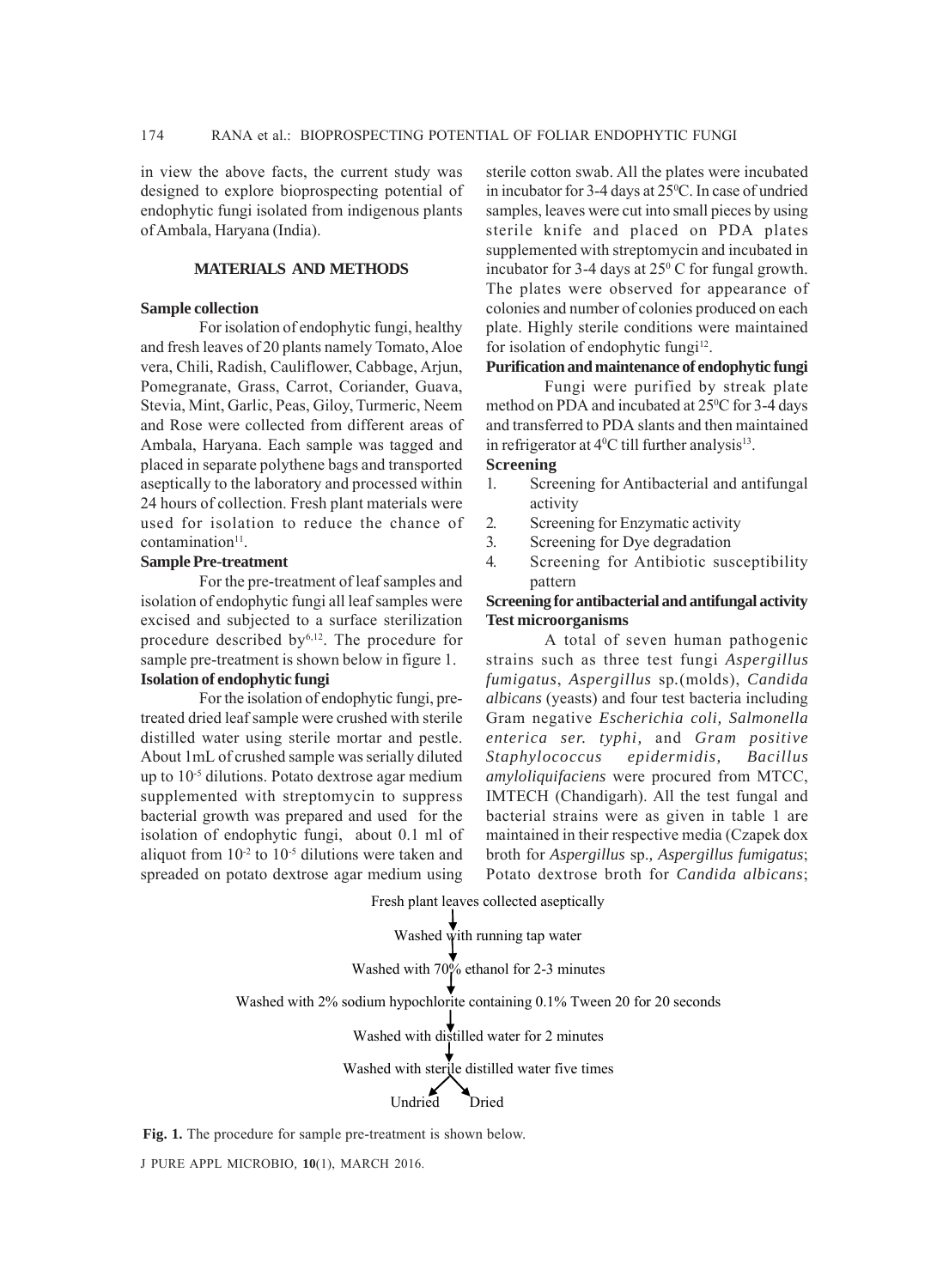Nutrient broth for *Bacillus amyloliquifaciens*, *Staphylococcus epidermidis, Escherichia coli*; Trypticase soy broth for *Salmonella enterica ser. typhi*) for further study.

# **Standardisation of tested microorganisms**

The test microorganisms were standardised by using 0.5 McFarland standards. McFarland Standards was used as reference to adjust the density of microbial suspensions so that their number would be within a given range. 0.5 McFarland gives approximate cell density of 1.5 x 108 CFU/ml, having absorbance of 0.132 at wavelength of 600 nm. For preparation of the 0.5 McFarland standard, 0.05mL of barium chloride  $(BaCl<sub>2</sub>) (1.17\% w/v BaCl<sub>2</sub>.2H<sub>2</sub>O)$  was added to 9.95 ml of  $0.18M H<sub>2</sub>SO<sub>4</sub>$  (1.0% w/v) with constant stirring. The McFarland standard tube was tightly sealed to prevent loss by evaporation and stored for up to 6 months. To aid comparison the test and standard were compared against a white background with a contrasting black line or by measuring the absorbance with that of the standard<sup>14</sup>.

# **Production and evaluation for antimicrobial metabolite from fungi**

Potato dextrose broth was used for antimicrobial metabolite production from endophytic fungi, 500mL Erlenmeyer's flasks each containing 200 mL PDB autoclaved at 121°C for 15 minutes and inoculated with five days old colony of a fungal isolate grown on PDA. The inoculated flasks were incubated at  $25^{\circ}$ C for 5-7 days under stationary condition. Then centrifuged at 10000 rpm for 10 min. Antimicrobial activity of culture supernatant (100μL/well) and broth (100μL/well) was tested by agar well diffusion method against test organisms.

# **Screening of endophytic fungi for antimicrobial activity by agar well diffusion method**

In the agar well diffusion method, plates containing the media according to the test organism were inoculated with test organism and spreaded with sterile swabs. Wells of 7mm were made with sterile cork borer into agar inoculated plates. 100μL of test metabolite from each of the fungal isolate was poured into a well of the inoculated plates. The plates thus prepared were left at room temperature for ten minutes allowing the diffusion of the extract into the agar<sup>15</sup>. After incubation for 24 hrs at 37°C, for bacteria and 3-4days at 27°C for fungi, the plates were observed. If antibacterial and antifungal activity was present on the plates, it was indicated by an inhibition zone surrounding the well containing the fungal metabolite. The zone of inhibition was measured and expressed in millimetres. Antibacterial and antifungal activity was recorded if the zone of inhibition was greater than  $8 \text{ mm}^{16}$ .

#### **Screening for enzymatic activity Determination of urease activity**

Fungal isolates were inoculated onto the urea agar slants and incubated for 3-5 days at 25<sup>o</sup>C. After incubation slants were observed for change in redish pink colour indicating positive urease activity<sup>17</sup>.

# **Determination of amylolytic activity**

The isolates were inoculated on the sterile plate containing nutrient agar (NA) supplemented with 0.2% starch as substrate (pH 6.0). After incubation the culture were treated with Gram's iodine, which allow the formation of clear halos around the colony<sup>18</sup>.

### **Determination of esterase activity**

The medium containing peptone 10.0g/l, NaCl 5.0g/l, CaCl<sub>2</sub>.2H<sub>2</sub>O 0.1g/l, agar 18.0g/l, pH 7.4 was prepared for determining esterase activity. To the sterilized culture medium, previously sterilized Tween 80(as lipid) was added in a final concentration of  $1\%$  (v/v). Endophytic fungal isolates were inoculated to the sterile medium. The precipitation of ester compound around the colony indicates the presence of esterase enzyme<sup>18</sup>.

# **Screening for dye degradation**

Endophytic fungal isolates were spot inoculated onto screening medium supplemented with malachite green  $(0.01\%)$  and incubated at  $25\degree$ C for 3-5 days. Clear zone around the fungal spot indicated dye degradation<sup>11,19</sup>.

# **Antibiotic susceptibility pattern of endophytic fungi**

Antibiotic susceptibility pattern of those endophytic fungal isolates which showed best antimicrobial activity and enzymatic activity was determined by adopting Kirby-Bauer disc diffusion method<sup>20</sup> by antibiotics obtained from Hi media Laboratories Pvt. Ltd. Mumbai, India. Broth cultures of endophytic fungus was prepared using Potato dextrose broth and adjusted to 0.5 Macfarland standards. All the cultures were inoculated into potato dextrose agar plates using sterile cotton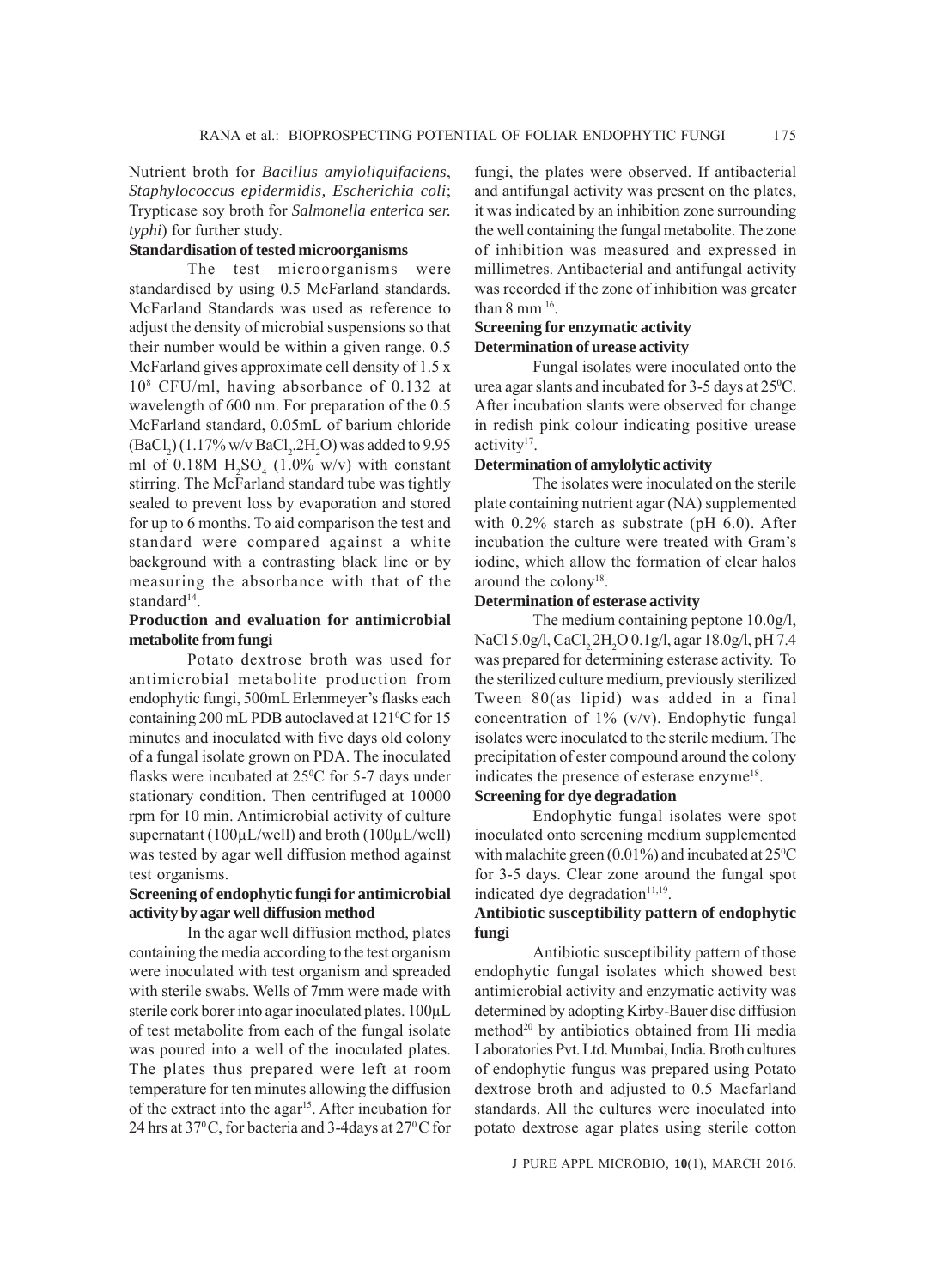swab. Standard antibiotic discs, Nystatin, Miconazole, Clotrimazole, Ketoconazole, Fluconazole and Itraconazole were placed on PDA plates and incubated at  $25^{\circ}$ C for 3-4 days. After incubation, antibiotic susceptibility pattern was determined by measuring the zone of inhibition $11$ . **Identification of endophytic fungi**

fungal isolates, fungal colonies were grown on PDA medium at  $25^{\circ}$ C for 7 days and following characteristics: colony characteristics (i.e. colour, exudates produced, growth of the colony), sporulating structures (conidial head, types of conidiogenous cells, arrangement of conidia, sporangial head, types of spores, pycnidia,

For the identification of endophytic

accervuli, sporodochia, ascocarps etc.) were recorded and identified by following various manuals and monographs

# **RESULTS AND DISCUSSION**

#### **Isolation and antimicrobial activity of endophytic fungal isolates**

Endophytic fungi were isolated from different plants. The isolates were differentiated on the basis of their colony morphologies; twothree distinct colonies were observed and selected from each sample. A total of twenty endophytic fungal isolate were finally selected, purified and maintained and used for further analysis. The agar

| Table 1. A list of bacterial and fungal strains used in present study |                    |                                                          |                    |                                                                   |                    |  |  |
|-----------------------------------------------------------------------|--------------------|----------------------------------------------------------|--------------------|-------------------------------------------------------------------|--------------------|--|--|
| <b>Test Bacterial Srains</b>                                          |                    |                                                          |                    | Test Fungal strains                                               |                    |  |  |
| Gram negative Bacteria                                                | <b>MTCC</b><br>No. | Gram positive Bacteria                                   | <b>MTCC</b><br>No. | Fungal strains                                                    | <b>MTCC</b><br>No. |  |  |
| Escherichia coli<br>Salmonella enterica ser. Typhi                    | 723<br>3216        | Staphylococcus epidermidis<br>Bacillus amyloliquifaciens | 435<br>1488        | Aspergillus fumigates 4163<br>Aspergillus sp.<br>Candida albicans | 1344<br>3017       |  |  |

| S.  | Isolate              | Tested microorganisms (ZOI in mm)                           |    |                          |    |    |                             |    |
|-----|----------------------|-------------------------------------------------------------|----|--------------------------|----|----|-----------------------------|----|
| No. |                      | B.amyloliquifaciens S.epidermidis S.typhi E.coli C.albicans |    |                          |    |    | Aspergillus sp. A.fumigatus |    |
| 1.  | $P_1$                |                                                             |    |                          |    |    |                             |    |
| 2.  | $P_2$                |                                                             |    | 20                       |    | 27 | 25                          |    |
| 3.  | $P_3$                |                                                             |    | $\overline{\phantom{a}}$ |    | 20 |                             | 13 |
| 4.  | $P_4$                |                                                             |    | 20                       |    |    | 24                          | 15 |
| 5.  | $P_5$                |                                                             |    |                          |    |    |                             |    |
| 6.  | $P_6$                |                                                             |    |                          |    |    | 21                          |    |
| 7.  | $P_7$                |                                                             |    |                          |    |    |                             |    |
| 8.  | $P_{8}$              |                                                             |    |                          | 11 |    |                             |    |
| 9.  | $P_{9}$              | 12                                                          |    |                          |    |    |                             |    |
| 10. | $P_{10}$             |                                                             |    |                          |    |    |                             |    |
| 11. | $P_{11}$             |                                                             |    |                          |    | 28 |                             |    |
| 12. | $\mathbf{P}_{_{12}}$ |                                                             |    |                          |    | 25 |                             |    |
| 13  | $P_{13}$             |                                                             | 10 |                          |    |    |                             |    |
| 14. | $\mathbf{P}_{_{14}}$ |                                                             |    |                          |    |    | 10                          |    |
| 15. | $P_{15}$             |                                                             |    |                          |    |    |                             | 11 |
| 16. | $\mathbf{P}_{16}$    |                                                             |    |                          |    |    |                             |    |
| 17. | $P_{17}$             |                                                             |    |                          |    | 12 |                             |    |
| 18. | $\mathbf{P}_{_{18}}$ |                                                             |    | 18                       |    |    |                             |    |
| 19. | $\mathbf{P}_{19}$    |                                                             |    |                          |    |    |                             | 10 |
| 20  | $P_{20}$             |                                                             |    |                          |    |    |                             |    |

**Table 2.** Antimicrobial activity of endophytic fungal isolates

Number indicates the sizes of zone of inhibitions (ZOI) in mm and '-' No activity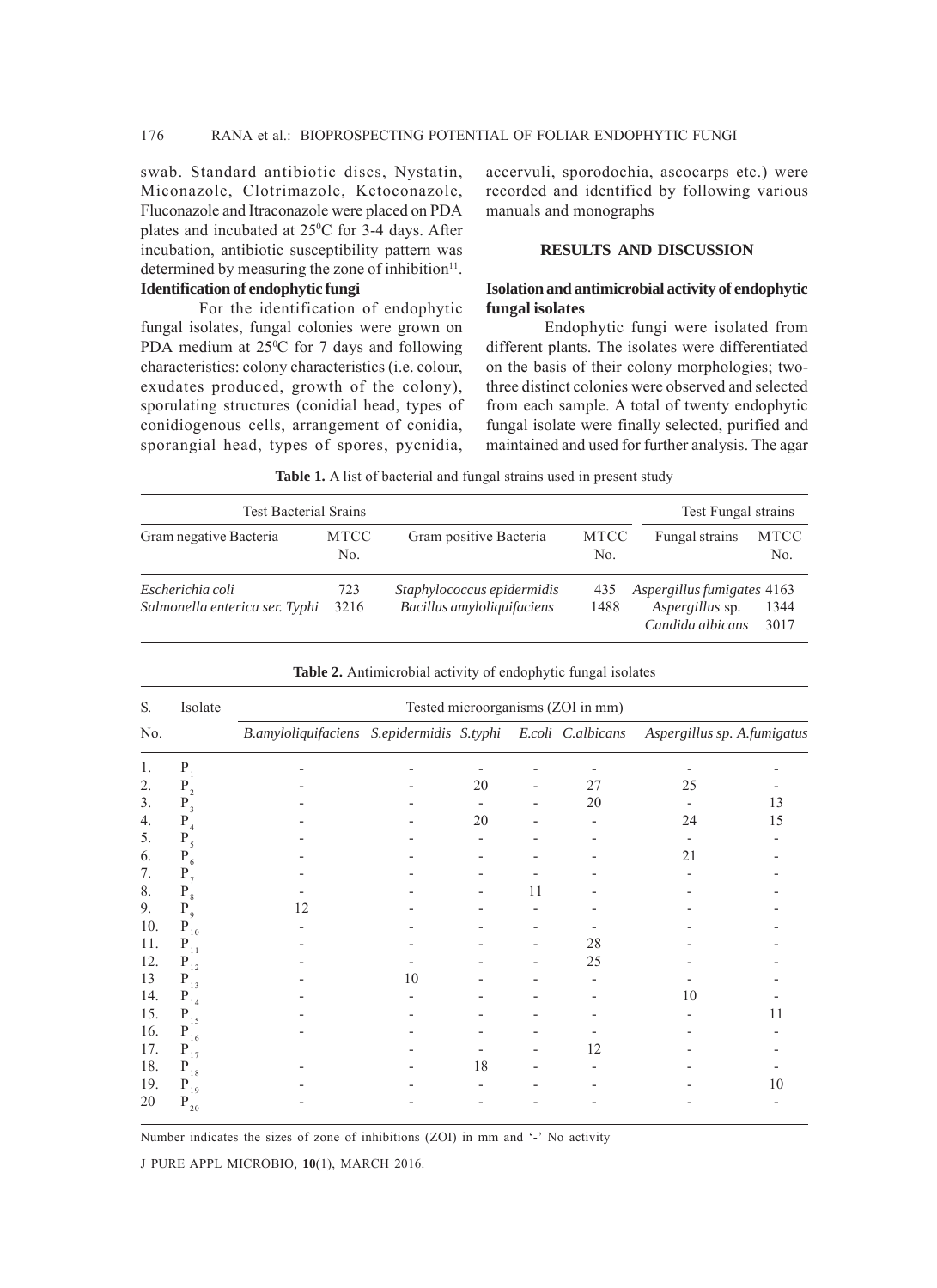well diffusion method was used to assess the antimicrobial activity of twenty isolated fungal cultures against 7 pathogenic strains including 4 bacterial (Gram-positive *Staphylococcus epidermidis* and *Bacillus amyloliquifaciens* and Gram-negative *Escherichia coli* and *Salmonella*

| S. No.           | Isolate              | Urease             | Amylase |                    | Esterase Malachite green |
|------------------|----------------------|--------------------|---------|--------------------|--------------------------|
| $1.$             | $\mathbf{P}_{1}$     |                    |         |                    | $^{+}$                   |
| 2.               | $\mathbf{P}_{_2}$    |                    |         |                    |                          |
| 3.               | $P_3$                | $^+$               |         |                    |                          |
| $\overline{4}$ . | $P_4$                | $^+$               | $^{+}$  | $\hspace{0.1mm} +$ | $^{+}$                   |
| 5.               | $P_5$                | $^{+}$             | $^{+}$  | $^{+}$             | $^{+}$                   |
| 6.               | $P_6$                | $^{+}$             |         | $^{+}$             |                          |
| 7.               | $P_{7}$              | $^{+}$             |         |                    | $^{+}$                   |
| 8.               | $\mathbf{P}_{_{8}}$  |                    |         |                    |                          |
| 9.               | $P_{\rm 9}$          |                    |         |                    |                          |
| 10.              | $\mathbf{P}_{_{10}}$ |                    | $^{+}$  | $\pm$              |                          |
| 11.              | $\mathbf{P}_{11}$    |                    |         |                    |                          |
| 12.              | $\mathbf{P}_{12}$    | $\hspace{0.1mm} +$ |         |                    |                          |
| 13.              | $\mathbf{P}_{13}$    |                    |         |                    |                          |
| 14.              | $\mathbf{P}_{_{14}}$ |                    | $^{+}$  | $\pm$              |                          |
| 15.              | $\mathbf{P}_{_{15}}$ | $^{+}$             | $^{+}$  |                    |                          |
| 16.              | $\mathbf{P}_{16}$    | $^+$               |         |                    |                          |
| 17.              | $\mathbf{P}_{17}$    |                    |         | $\hspace{0.1mm} +$ |                          |
| $18\,$           | $\mathbf{P}_{18}$    | $^{+}$             | $^{+}$  | $^{+}$             |                          |
| 19.              | $\mathbf{P}_{19}$    | $^{+}$             | $^{+}$  | $^{+}$             |                          |
| 20.              | $\mathbf{P}_{_{20}}$ | $^+$               | $^{+}$  | $^{+}$             |                          |

**Table 3.** Enzymatic and biodegradation activity of endophytic fungal isolates

+ Producer; -Nonproducer

**Table 4.** Morphological characteristics of selected fungal isolates

| S.<br>N <sub>0</sub> | Isolates<br>selected | Colony characteristics | Morphological characteristics                                        |
|----------------------|----------------------|------------------------|----------------------------------------------------------------------|
| 1.                   |                      | Greenish blue          | Conidospore arising from foot cell, conidia on phialides on vesicals |
| 2.                   |                      | <b>Black colonies</b>  | Spherical conidia                                                    |
| 3.                   |                      | Blue green colonies    | conidia in long chain on repeatedly branched conidiophores           |
| $\overline{4}$ .     |                      | Whitish colony         | cottony appearance, raised colony, spherical conidia                 |

**Table 5.** Antibiotic susceptibility pattern of fungal isolates

| S.               | Antibiotics  | Symbol | concentration | Selected endophytic fungal isoltates (ZOI in mm) |   |   |    |
|------------------|--------------|--------|---------------|--------------------------------------------------|---|---|----|
| No.              |              |        |               |                                                  |   |   | 18 |
|                  | Ketoconazole | K T    | $50 \mu g$    | R                                                |   | R | 15 |
| 2.               | Clotrimazole | CC     | $10 \mu g$    | R                                                | R | R | R  |
| 3.               | Miconazole   | MIC.   | $30 \mu g$    | R                                                | R | R | R  |
| $\overline{4}$ . | Itraconazole | IТ     | $30 \mu g$    | R                                                | R | R | 18 |
| .5               | Nystatin     | NS     | $50 \mu g$    | R                                                | R | R | R  |
| 6                | Fluconazole  | FLC    | $10 \mu g$    |                                                  |   | R | R  |

'R'- Resistance; 'ZOI'- Zone of inhibition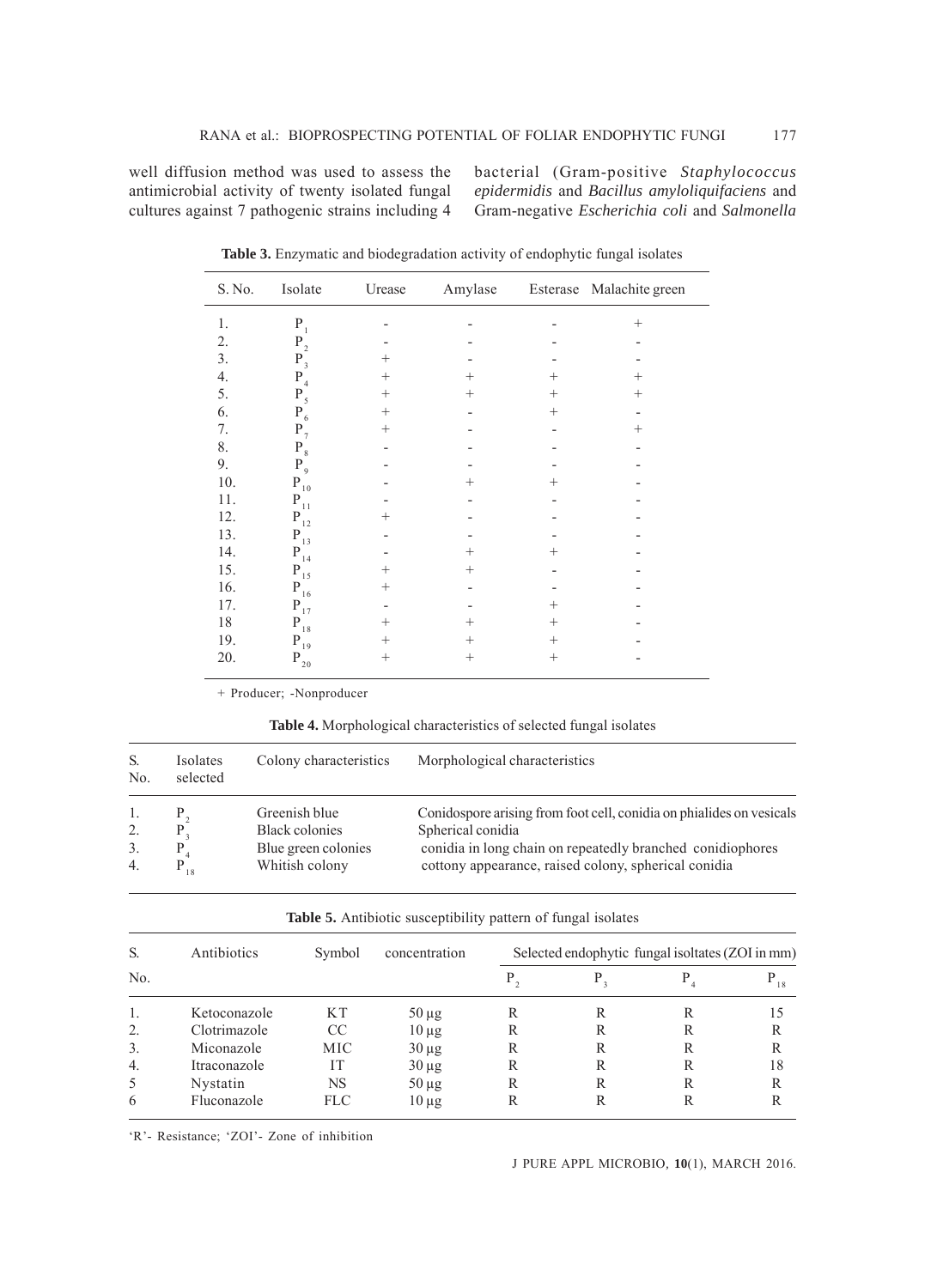*enterica ser. typhi)* and 3 fungal (*Aspergillus fumigatus*, *Aspergillus* sp*.* and *Candida albicans*) strains. Out of 20 isolates tested, some isolates were found to exhibit antimicrobial activity against indicator strains as shown in table 2.

The isolates  $P_2$  and  $P_4$  showed activity against three tested pathogenic strains whereas isolates  $P_3$  exhibited activity against 2 tested strains out of 7. Isolate  $P_1$ ,  $P_5$ ,  $P_7$ ,  $P_{10}$ ,  $P_{16}$ ,  $P_{20}$  did not exhibit antimicrobial activity against any of the test strains as shown in Figure 2.

The spectra of inhibition were different among the isolates selected. Out of the 20 isolates, isolate  $P_2$  showed maximum zone of inhibition against *C. albicans* of 27mm, followed by *Aspergillus* sp. (25mm), and minimum against *S.*  $t$ *yphi* (20mm); isolate  $P<sub>4</sub>$  exhibited maximum zone of inhibition against *Aspergillus* sp. (24mm), followed by *S. typhi* (20mm), and minimum against *A.*  $f$ *umigatus* (15mm) and  $P_3$  isolate showed maximum zone of inhibition against *C. albicans* of 20mm, and minimum against *A. fumigatus* with zone of inhibition 13mm (Figure 3).

The isolates which showed activity against only 1 tested strain were isolate  $P_6$ ,  $P_9$ ,  $P_{11}$ ,

 $P_{12}$ ,  $P_{13}$ ,  $P_{14}$ ,  $P_{15}$ ,  $P_{17}$ ,  $P_{18}$ ,  $P_{19}$ . Isolate  $P_6$  showed zone of inhibition against *Aspergillus* sp.with zone of inhibition of 21mm, but failed to show inhibition against all other;  $P_9$  showed inhibition against *B*. *amyloliquifaciens* with zone of inhibition of 12mm; P11 and P12 showed inhibition against *C. albicans* with zone of inhibition of 28mm;  $P_{11}$  showed maximum inhibition against *E. coli* with zone of inhibition of 28mm, 25mm; and  $P_{13}$  showed zone of inhibition against *S. epidermidis* of 10mm,  $P_{14}$ showed inhibitory activity against *Aspergillus* sp.(10mm);  $P_{15}$  showed activity against *A*. *fumigatus* with zone of inhibition of 11mm;  $P_{17}$ showed activity against *C. albicans* with zone of inhibition of 12mm;  $P_{18}$  showed activity against *S*. *typhi* with zone of inhibition 18mm;  $P_{19}$  showed zone of inhibition against *A. fumigatus* with zone of inhibition 10mm as shown in (Fig 3). Similar work was performed by Radji *et al.* [24], they tested the antibacterial properties of isolated endophytic fungi isolated from surface sterilized leaves and small branches of *Garcinia mangostana* plant found in Indonesia against *Staphylococcus aureus* ATCC 25923, *Bacillus subtilis* ATCC 6633, *Escherichia coli* ATCC 25922, *Pseudomonas*



**Fig. 2.** Number of tested pathogenic strains inhibited by isolated endophytic fungi



J PURE APPL MICROBIO*,* **10**(1), MARCH 2016. **Fig. 3.** Antimicrobial activity of fungal isolates cultures against pathogenic strains by agar well diffusion method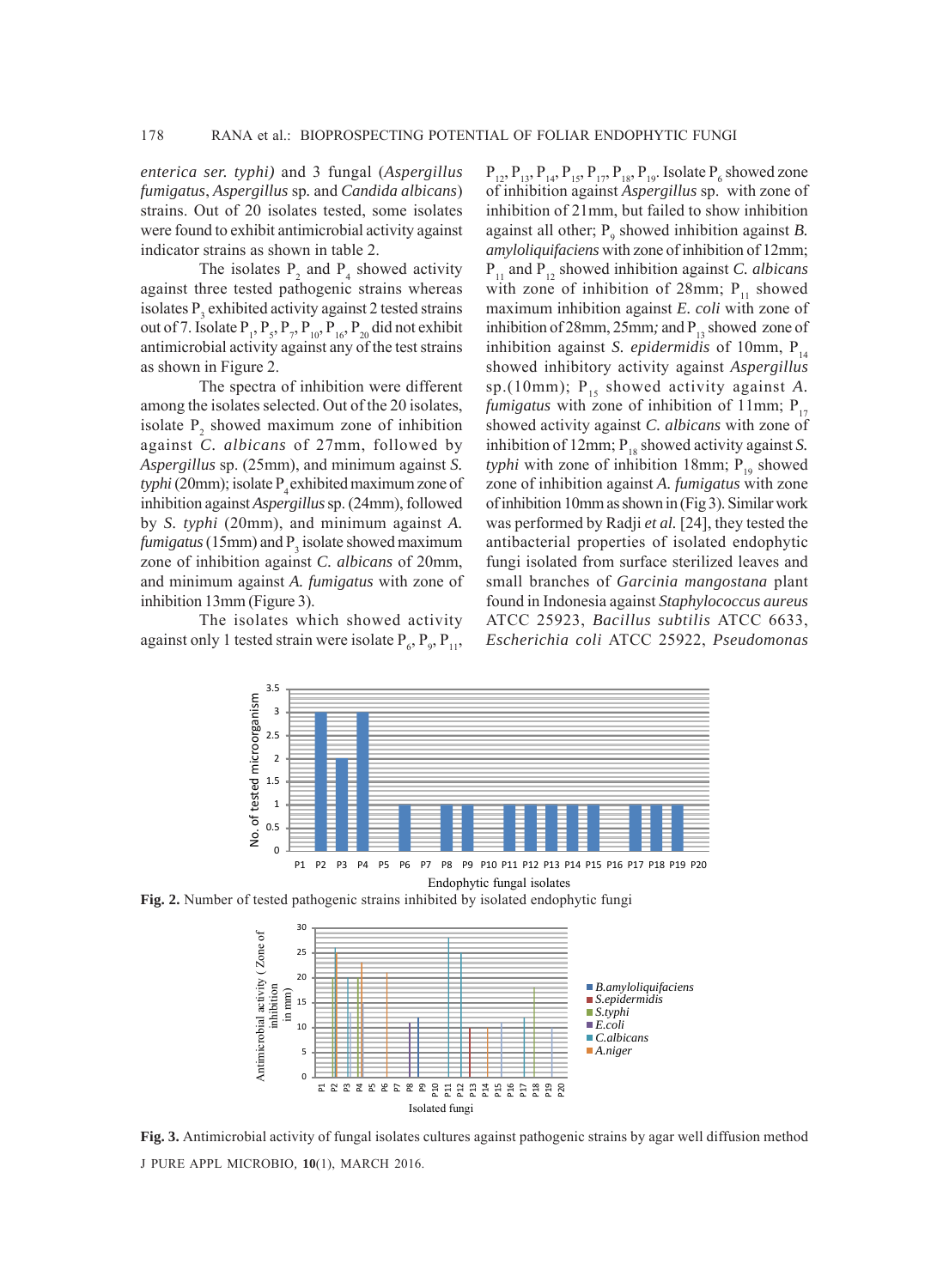*aeruginosa* ATCC 27853, *Salmonella typhi* ATCC 14028 and *Micrococcus luteus* (ATCC 10240). The zone of inhibition of isolated endophytes was 6.6mm for *Escherichia coli and* 6.7mm for *Salmonella typhi* whereas in present study the zone of inhibition against *Escherichia coli* 11mm and against *Salmonella typhi* was 20mm. In present study the isolated endophytic fungal isolates exhibited more activity (in mm) against fungi (in mm) than bacteria. In vitro experiments on antifungal activities of the isolates against pathogenic fungi showed that endophytic fungi also posses the ability to inhibit the growth of several plant pathogenic fungi by the production of diverse microbial metabolites including antibiotics.

Other endophytic bacterial filtrates which showed low or lack of antimicrobial activity in the bioassays may have active compounds but probably in smaller amounts and/or the screened filtrates could yield more potent compounds once they had undergone some purification<sup>21</sup>. Also, extracts which showed no antimicrobial activity in these assays may be active against other microbes which were not tested<sup>22</sup>.



**Fig. 4.** Antimicrobial activity of fungal isolate P<sub>2</sub> against (a) *C. albicans* (b) *Aspergillus* sp. (c) *S. typhi* 





**Fig. 5.** Cultural and morphological characteristics of fungal isolate

### **Enzymatic and Biodegradation activity of fungal isolates**

In the present study 11(55%) fungal isolates were urease producers, 8 (40%) were amylase producers, while 9 (45%) were esterase producers as shown in table 3. In case of 20 fungal isolates, only 4 (20%) isolates were positive for malachite green degradation. Clear zone around the colony indicates the degradation of dye as shown in table 3. Amylase positive isolates indicated starch degradation on starch agar plates. Plant tissue store starch as a food source and the endophytes can consume the starch before other new colonizers appear. Clear halo on Tween 80 plates indicated esterase activity of the endophytes. Esterase breaks down fats into fatty acid and glycerine, but it also brings the reversible reaction. In reversible reaction, esterase enzyme helps the plant in production of saponine which gives a significant medicinal property to the plant<sup>18</sup>.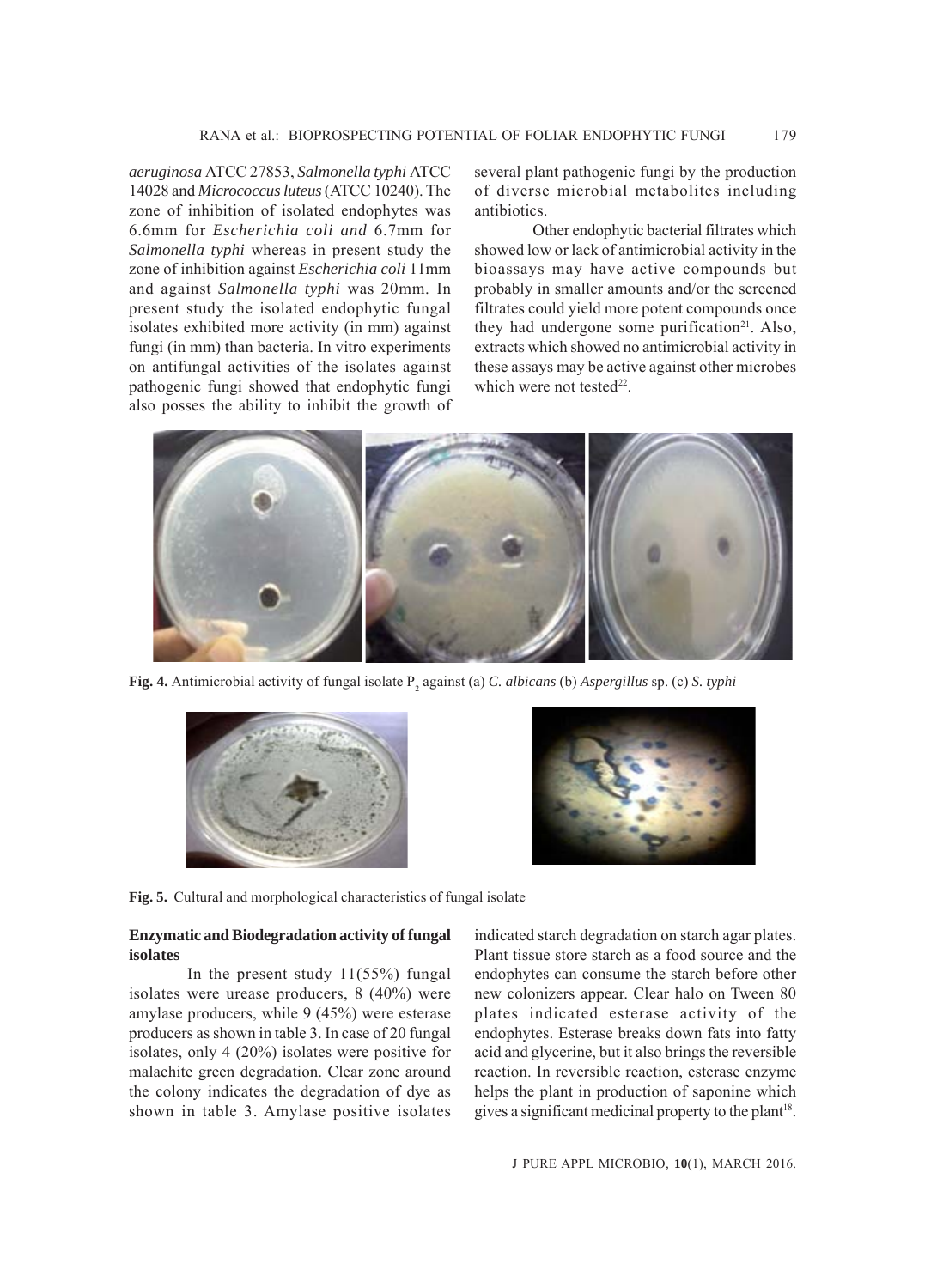#### 180 RANA et al.: BIOPROSPECTING POTENTIAL OF FOLIAR ENDOPHYTIC FUNGI

#### **Identification of endophytic fungus**

For fungus identification colony characteristics such as colour, exudates produced, growth of the colony, sporulating structures were recorded and identified (table 4 and figure 5). Tayung *et al.*23 was identified endophytic fungi by observing their colony characteristics and molecular characterization. On the basis of morphological, Colonial and Lactophenol cotton blue P<sub>2</sub> were partially identified as *Penicillium* sp. and P4 belongs to *Aspergillus* sp. Wang *et al.*<sup>10</sup> identified various genera of fungi from endophytes including *Phoma, Aspergillus, Pestalotiopsis* and *Alternaria.*

#### **Antibiotic susceptibility pattern of fungal isolates**

The results for antibiotic susceptibility pattern of fungal strains are shown in table 5 and figure 4. Ketoconazole was found to be active against isolate P18 with inhibition zone diameter of 15mm and was found to be effective against isolate P2, P3, and P4. Clotrimazole, Miconazole, Nystatin and Fluconazole did not show any activity against isolate P2, P3, and P4. Itraconazole was found to be active against P18 (18mm) and showed no activity against isolate P2, P3 and P4. Emergence of antibiotic resistance among the pathogenic microorganisms limits trement options. Antibiotic resistant genes, in addition to clinical pathogens, are also present in environmental isolates which are horizontally transferred to other microorganisms<sup>12</sup>.

#### **CONCLUSION**

In conclusion, endophytic microorganisms are a very promising source for production of bioactive compounds. They are a poorly investigated group of microorganismsthat represent an abundant and dependable source of bioactive and chemically novel compounds with potential for exploitation in a wide variety of medical, agricultural, and industrial arenas. The mechanisms through which endophytes exist and respond to their surroundings must be better understood in order to be more predictive about which higher plants to seek, study, andspend time isolating microfloral components. This may facilitate the product discovery processes. Further investigations are suggested in order to classify the microorganisms and exploit the potential of the substance produced to inhibit pathogenic microorganisms.

#### **ACKNOWLEDGEMENTS**

The authors are grateful to the Management and Director of Ambala College of Engineering and Applied Research (ACE), Devsthali (Near Mithapur), PO-Sambhalkha, Ambala, Haryana for providing laboratory facilities in the Department of Biotechnology Engineering and also encouraging us to write this research article.

#### **REFERENCES**

- 1. Azevedo, Maccheroni W, JO. Pereira WL, *Electronic Journal of Biotechnology,* 2001, **3**(1): 1-36.
- 2. Bandara WMMS, Seneviratne G, Kulasooriya SA. *Journal of Bioscience,* 2006; **31**(5):645-650.
- 3. Verma VC, Gond SK, Kumara A, Kharwar RN, Strobel GA. *Microbial Ecology*, 2007;**54**:119- 125.
- 4. Kharwar RN, Verma VC, Strobel GA, Ezra D. *Current science*, 2008;**95**:228-232.
- 5. Muzzamal H, Sarwar R, Sajid I, Hasnain S. Isolation, identification and screening of endophytic bacteria Antagonistic to Biofilm formers. *Pakistan Journal of Zoology*, 2012; **44**(1): 249-257.
- 6. Strobel G, Daisy B, Castillo U, Harper J. Natural products from endophytic microorganisms. *Journal of Natural products*. 2004; **67**: 257-268.
- 7. Tan RX, Zou WX. Endophytes: a rich source of functional metabolites. *Natural Product Reports*. 2001; **18**(4): 448–459.
- 8. Gunatilaka, AAL. Natural products from plantassociated microorganisms: distribution, structural diversity, bioactivity, and implications of their occurrence. *Journal of Natural Products*. 2006; **69**(3): 509–526.
- 9. Radu S, Kqueen CY. Preliminary screening of endophytic fungi from medicinal plants in Malaysia for antimicrobial and antitumour activity. *Malayasian Journal of Medical Sciences.* 2002*;* **9**: 23–33.
- 10. Wang FW, Jiao RH, Cheng AB, Tan SH, Song YC. Antimicrobial potentials of endophytic fungi residing in *Quercus variabilis* and brefeldin A obtained from *Cladosporium* sp. *World Journal of Microbiology and Biotechnology.* 2007*;* **23**: 79- 83.
- 11. Gayatri S, Saravanan D, Radhakrishnan M,